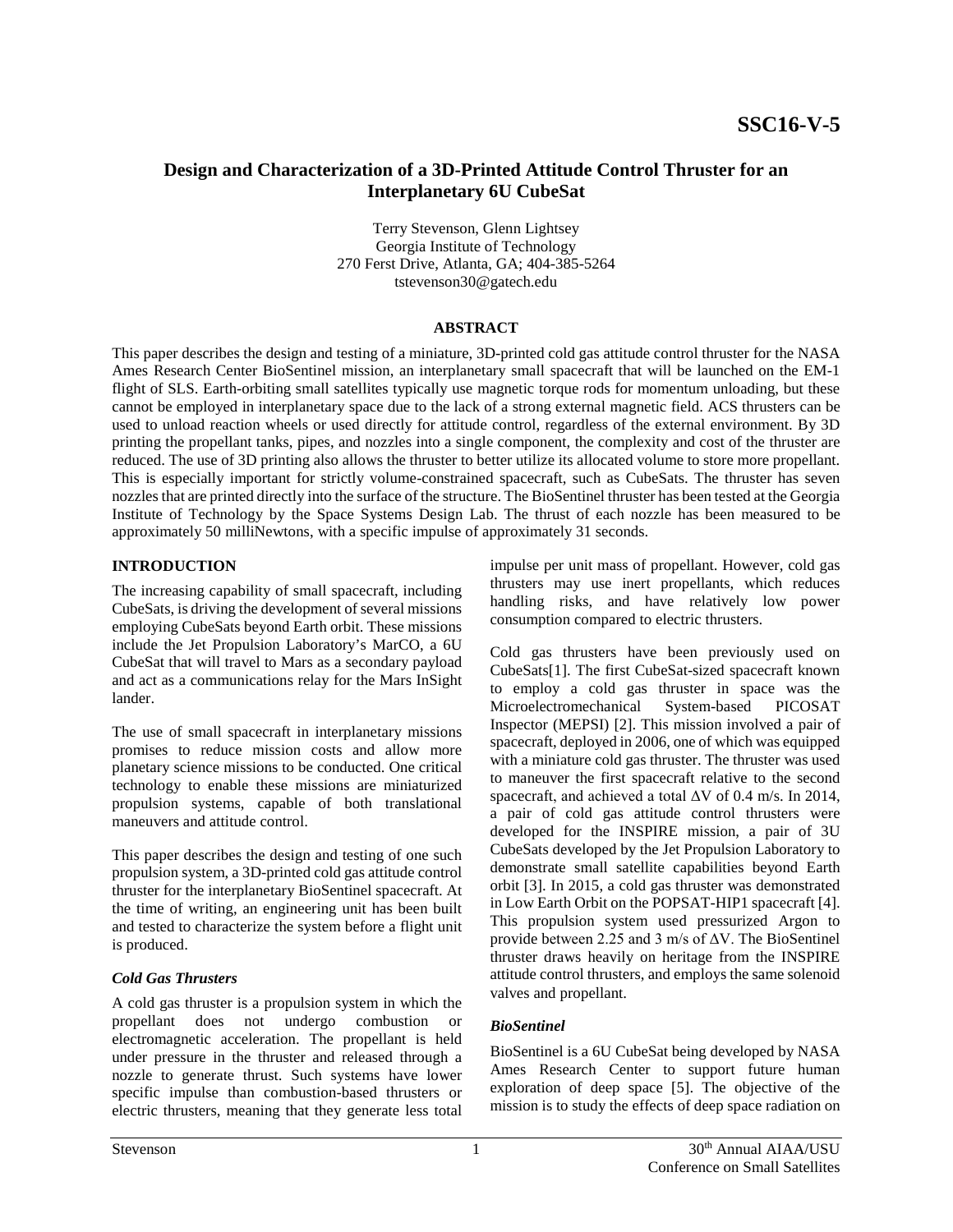living cells. The spacecraft will be launched as a secondary payload on the EM-1 flight of the Space Launch System into a heliocentric orbit. The payload consists of genetically modified yeast cells, and instruments capable of detecting DNA double-strandbreak (DSB) events in these cells, as well as conventional radiation detectors. The frequency of these DNA breaks will help to determine some of the health risks of human interplanetary exploration.

While many CubeSats employ magnetic torque rods for momentum desaturation, the solar magnetic field at 1 AU is too weak for these to be effectively employed in a heliocentric orbit. Instead, this propulsion system will perform the detumble maneuver immediately upon deployment from the launch vehicle. It will also perform momentum management maneuvers approximately once every two days, as the reaction wheels onboard the spacecraft saturate due to solar radiation pressure.

## **DESIGN OVERVIEW**

The structure of the thruster consists of a 3D-printed component and five steel manifolds attached to the printed component and sealed with O-rings. The 3Dprinted structure is printed using the selective laser ablation (SLA) technique, and is made from Accura Bluestone. Bluestone is a ceramic-like composite with a relatively high ultimate tensile strength of 66 MPa [6]. The system is shown in [Figure 1.](#page-1-0)



### <span id="page-1-0"></span>**Figure 1: BioSentinel cold gas attitude control thruster.**

The printed structure contains two propellant tanks, the main tank and the plenum, as well as the seven nozzles and the propellant feed pipes. The main tank stores the majority of the propellant (up to 200 grams) as a saturated liquid-vapor mixture, while the plenum stores a smaller amount (up to 2 grams) as a vapor alone. The nozzles are supplied directly from the plenum. This arrangement allows the pressure behind the nozzles to be

more precisely controlled, and prevents liquid from entering any of the nozzles.

Eight miniature solenoid valves are used to control propellant flow. One valve controls flow from the main tank into the plenum, and each of the other seven valves control flow from the plenum to one of the seven nozzles. These valves are attached with compression fittings to two of the steel manifolds.



## **Figure 2: Block diagram of propellant tanks, solenoid valves, pipes, and nozzles.**

### *Electronics*

The thruster is equipped with two pressure transducers and two thermistors, which are threaded into the steel manifolds. One pair of sensors is allocated to each propellant tank, so the pressure and temperature of each tank is sampled periodically.

The thruster has two printed circuit boards, attached to the two valve manifolds. Each manifold holds four valves, and the electrical leads of these valves are soldered directly into plated holes in the circuits boards. These boards contain timing circuits to supply the correct voltage to the valves over very precise intervals.

One of the circuit boards also contains an LPC1549 microcontroller, which operates the thruster. The microcontroller operates the power switches that feed the solenoid valves, reads data from the sensors, and communicates with the BioSentinel flight computer over a serial port.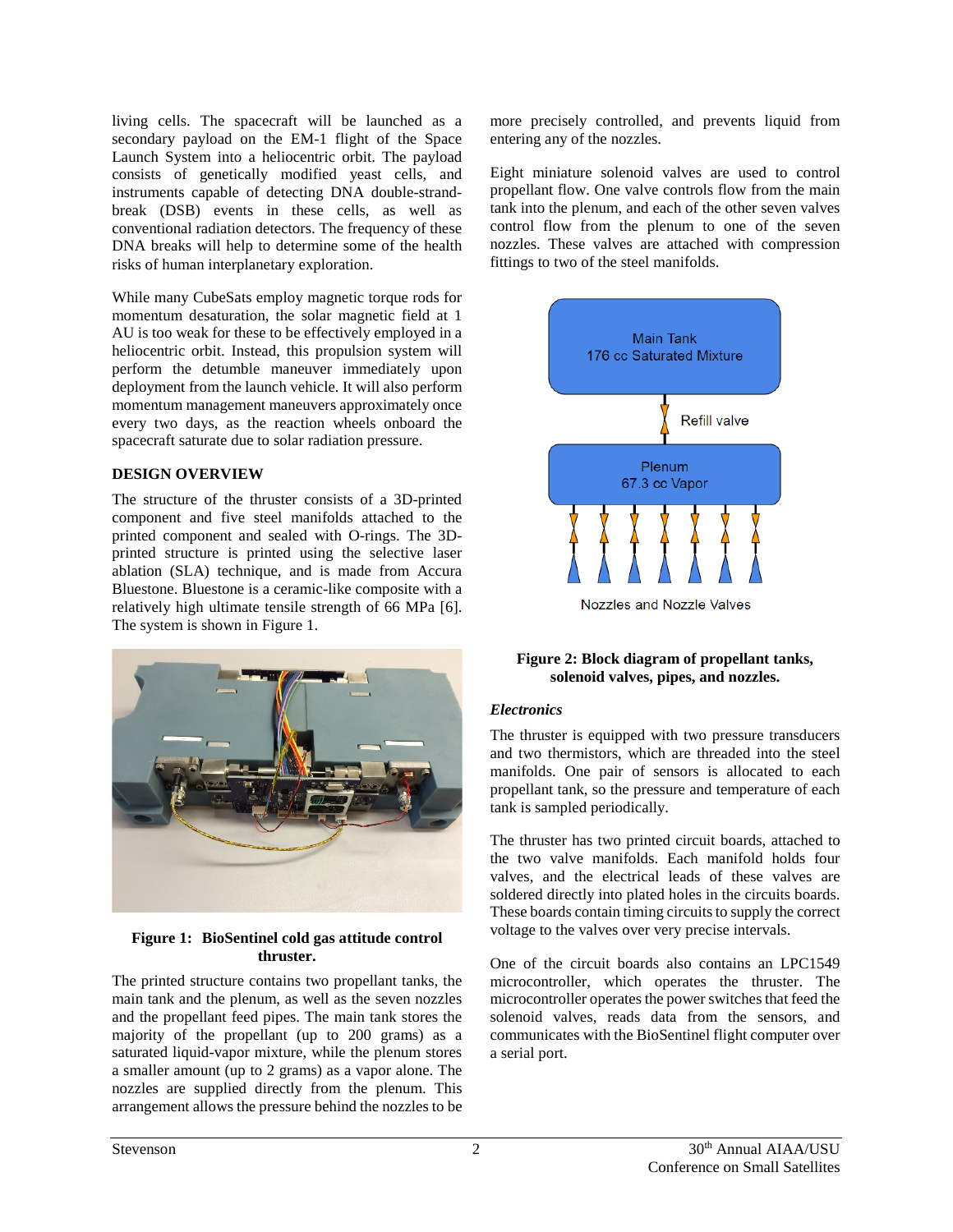

**Figure 3: Circuit board, mounted to the thruster. The microcontroller is located in the RF shield (left, cover removed).**

## *Thruster Concept of Operations*

Upon deployment from the launch vehicle, the main tank will contain the entire propellant load, and the plenum will be at vacuum. Prior to thruster operation, the plenum will be filled from the main tank until it reaches 95% of the main tank pressure.

As the thruster is operated, the plenum pressure will fall as propellant is consumed. When the plenum pressure falls below a user-defined threshold, the thruster ceases operations and refills the plenum from the main tank. This threshold is nominally set to 80% of the current main tank pressure. Once the plenum is refilled, the thruster resumes normal operations. Approximately two seconds of continuous firing is needed to reduce the pressure from 95% to 80%, and approximately three seconds is needed to refill the plenum back to 95%, when operating at 25ºC.

### *Propellant*

R-236fa, a commercially available refrigerant, is used as the propellant for the BioSentinel thruster. R-236fa, also known as 1,1,1,3,3,3-Hexafluoropropane, is non-toxic and non-flammable [7]. This reduces the safety risk to the launch vehicle and other payloads, which simplifies the flight qualification process.

R-236fa is also storable at a relatively low pressure. Because the propellant is stored as a saturated liquidvapor mixture, the maximum internal pressure of the thruster is the saturation pressure at the maximum mission temperature. In the case of BioSentinel, this is 50ºC, corresponding to a saturation pressure of 584.2 kPa.

Unfortunately, with a molecular weight of 152.04 g/mol and a specific heat ratio (γ) of 1.069, the refrigerant is

not an ideal propellant. The relatively low γ reduces specific impulse, which reduces the ΔV achievable for a given mass of propellant. This is mitigated somewhat by the high density of liquid R-236fa: 1.27 kg/L at 50C. During the design process, the volume restrictions were far more limiting than the mass restrictions. This favors a high density propellant, even one that is less propulsively efficient on a mass basis.

## **TEST APPARATUS**

In order to validate the thruster's design and performance, an engineering prototype unit was fabricated and tested at the Georgia Institute of Technology in early 2015. The thruster testing was carried out in the Space Systems Design Lab (SSDL). The testing was conducted in a microTorr-level thermal vacuum chamber, using a custom-built torsional pendulum thrust stand.

## *Vacuum Chamber*

The thruster was tested in the SSDL's vacuum facility, which consists of a thermal vacuum chamber built by LACO Technologies. The chamber is a stainless steel cube with interior dimensions of 61 x 61 x 61 cm. The system uses a LACO model W2V40 rotary vane pump as a roughing pump, and a Leybold Turbovac 350iX turbomolecular pump to achieve high vacuum. The chamber has a nominal base pressure of 1 microTorr.

The chamber's thermal control is provided by a JULABO FP50-MA heater/chiller, which cycles refrigerant through a platen attached to the interior floor of the chamber. The platen has a nominal temperature range of -40 to +60 Celsius.

Chamber pressure measurements are taken by an INFICON Gemini MPG500 dual Pirani/Cold Cathode pressure gauge. The vacuum chamber is shown in [Figure](#page-3-0)  [2.](#page-3-0)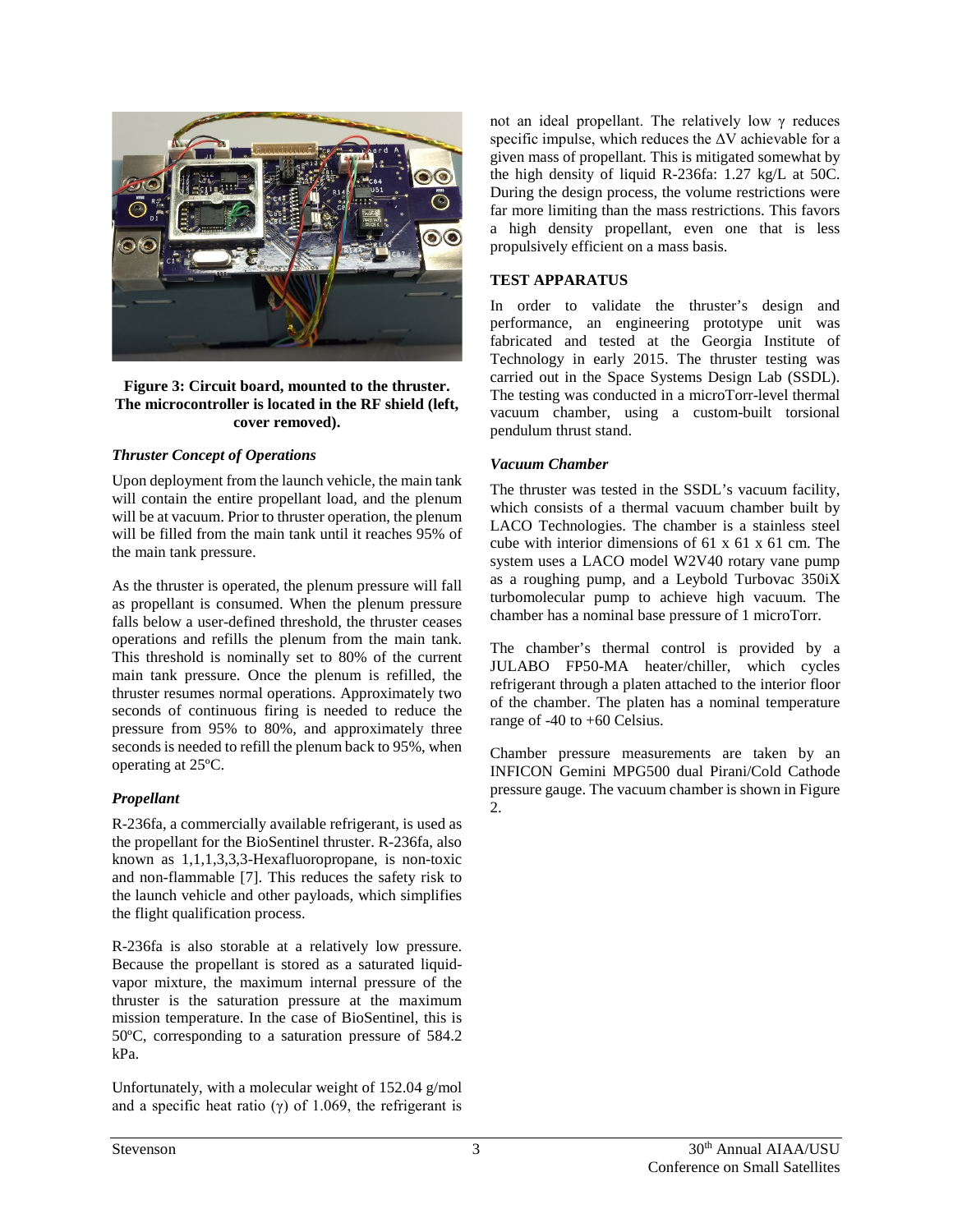

**Figure 4: Georgia Tech SSDL thermal vacuum chamber.**

### <span id="page-3-0"></span>*Test Stand*

The test stand used for the BioSentinel thruster is a torsional pendulum design. The thruster is mounted to the stand on a bracket at the end of an arm. The arm is allowed to rotate through a small angle on an axle, which is attached to the test stand frame by two flexural pivots. The flex pivots have effectively zero static friction, and very low dynamic friction, which reduces energy losses in the oscillation of the system and improves the accuracy of the thrust measurement.

The opposite end of the swing arm holds two 2.25 kg steel disks, mounted on a threaded rod. The disks can be rotated to move along the rod to balance the mass of the thruster. The primary purpose of the balancing is to reduce the bending load on the flex pivots, which are not designed to support large loads in that way. However, the thruster's mass is not completely balanced, to allow the stand's zero position to be adjusted by moving the leveling feet. The test stand, with the thruster installed, is shown in [Figure 3.](#page-3-1)



**Figure 5: SSDL thruster test stand, with BioSentinel thruster installed (right).**

<span id="page-3-1"></span>The position of the arm is measured by a MacroSensors DC750-125 linear variable differential transformer (LVDT). The LVDT housing is mounted to the frame of the test stand, and the core is mounted to the arm. The LVDT has a sensitivity of 3.175 V/mm over a range of ±3.175 mm. The LVDT voltage is measured by a National Instruments data acquisition (DAQ) card with a 16-bit analog to digital converter.

The thruster is installed on the stand such that the nozzle to be tested is aimed perpendicular to the swing arm and in the horizontal plane. When the thruster fires, it produces a torque on the arm, and the arm begins swinging. The natural period of the test stand arm is approximately 10 seconds, and the thruster firing times are on the order of 10 milliseconds or less, so the firing can be treated as an instantaneous impulse.

## *Data Processing*

The test stand responds to the impulse as an underdamped pendulum, with a period of approximately 10 seconds, and a damping ratio of approximately 0.02. Both of these values were determined by allowing the stand to oscillate freely for 200 seconds after an impulse was applied, then fitting a single damped sinusoid to the resulting waveform. The natural frequency is sensitive to the orientation of the thruster on the stand, and must be re-measured when the thruster is reoriented.

After a typical firing with an impulse magnitude on the order of 200 μN-s, the test stand requires approximately 10 minutes for the oscillation to dampen until it is indistinguishable from noise. To reduce the time required to carry out a test campaign, the oscillation of the stand is not fully damped between firings. A method was developed to determine the change in angular momentum of the test stand, and thus the impulse applied, despite this prior motion. A damped sinusoid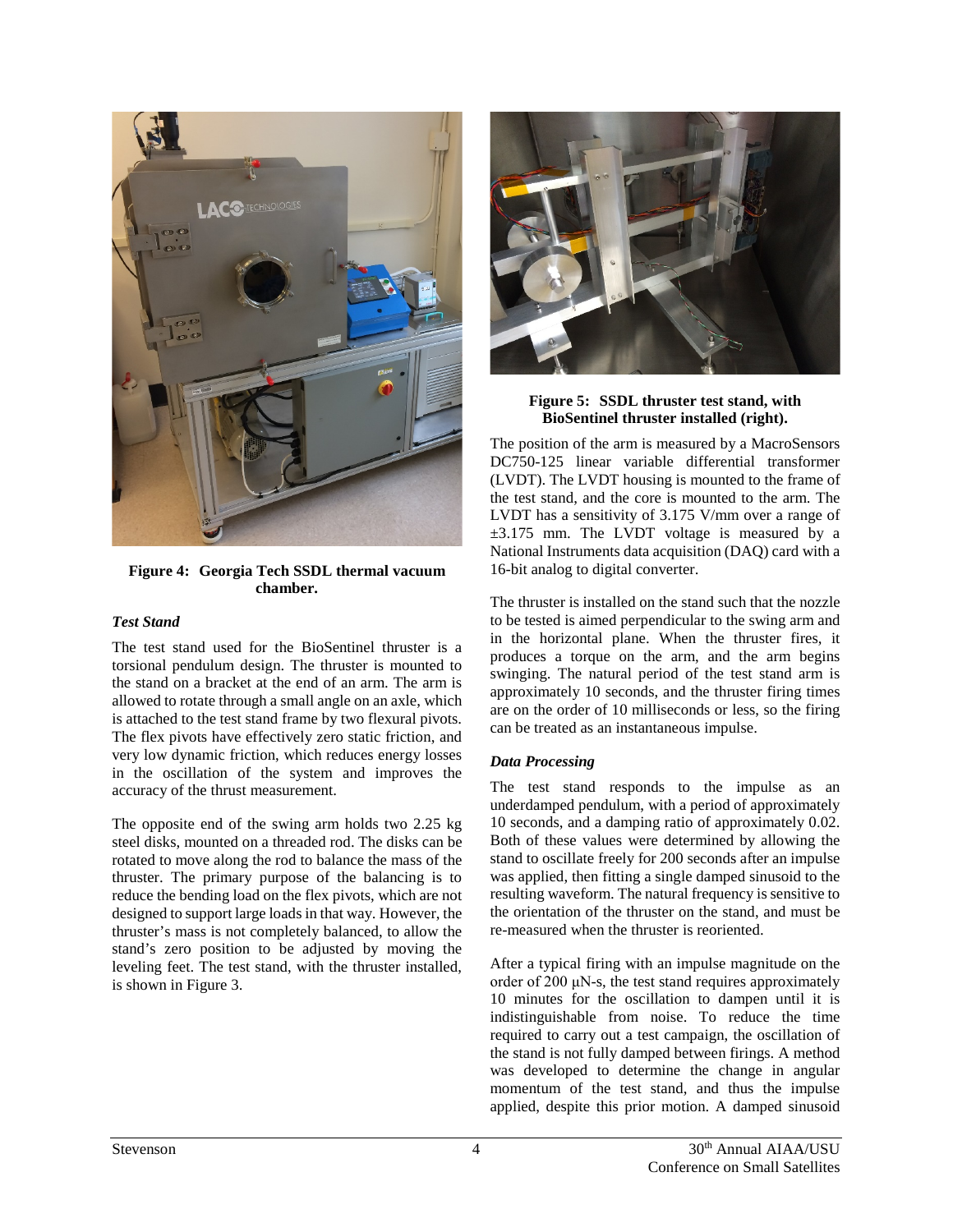was fit to the data before and after each impulse, with the impulse approximated as instantaneous. The change in angular velocity between the pre-firing and post-firing functions can then be determined.

A plot of LVDT voltage from the stand during a typical test is shown in [Figure 4.](#page-4-0) Note that the impulse was applied 18 seconds into the sampling, while the test stand was still oscillating from a previous impulse.



<span id="page-4-0"></span>**Figure 6: Typical LVDT voltage during a test, with an impulse at 18 seconds.**

The LVDT voltage is converted into angular position using the LVDT sensitivity and the test stand geometry using the following equation:

$$
\theta = \sin^{-1} \frac{V}{sR} \tag{1}
$$

Where  $\theta$  is the angle (in radians) of the test stand arm; *V* is the LVDT voltage; *s* is the sensitivity of the LVDT (in  $V/mm$ ); and *R* is the radial distance (in mm) from the axis of rotation to the LVDT.

After the voltage waveform is converted to angular position, two exponentially decaying sinusoids are fit to the data using a least squares approach. The equation to be fit is:

$$
\theta = \begin{cases} A_1 e^{-\lambda t} \cos(\omega t + \phi_1) + b & t < t_f \\ A_2 e^{-\lambda (t - t_f)} \cos(\omega t + \phi_2) + b & t \ge t_f \end{cases}
$$
 (2)

where  $A<sub>l</sub>$  is the amplitude (in radians) of the oscillation before firing;  $A_2$  is the amplitude of the oscillation after firing;  $\lambda$  is the damping ratio of the test stand;  $\omega$  is the natural frequency (in radians per second) of the test stand;  $\phi_1$  and  $\phi_2$  are the phase of the oscillation (in

radians) before and after the firing, respectively; *b* is the zero offset of the test stand; *t* is the time elapsed since data collection started; and  $t_f$  is the time at which the thruster was fired. Of these parameters, only  $\omega$  and  $\lambda$  are known, the others are estimated by the least squares algorithm. The sinusoids are constrained to match at the *tf,* which is approximated as instantaneous.

The angular velocity of the stand can be found by differentiating equation (2), and using the parameters found by the least squares algorithm. This method is more resistant to noise than simply using numerical differencing to estimate angular velocity changes near the firing time.

To determine the instantaneous change in angular velocity due to the firing, the angular velocities of the pre-fire and post-fire sinusoids are computed at  $t_f$ . This angular velocity change is converted into an impulse using:

$$
J = \frac{l\Delta\omega}{L} \tag{3}
$$

where *J* is the impulse (in N-s) of the firing; *I* is the calculated moment of inertia (in  $kg-m^2$ ) of the test stand rotor about the axle;  $\Delta\omega$  is the instantaneous angular velocity change (in rad/s), found from differentiating equation (2); and *L* is the measured perpendicular distance from the thruster nozzle to the test stand axle.

Because the thruster firing durations are three orders of magnitude lower than the test stand period, it is not possible to resolve the thrust curve as a function of time using this test apparatus. However, the average thrust of the system over the duration of the pulse can be calculated simply as:

$$
\bar{T} = \frac{I}{\Delta t} \tag{4}
$$

where  $\bar{T}$  is the average thrust over the firing period; *J* is the total impulse produced by that firing determined from equation (3); and *Δt* is the commanded duration of the firing. The thrust during the actual firing is not constant, however, average thrust values are useful for comparisons between pulses of different durations.

#### **TEST RESULTS**

A test campaign was conducted at Georgia Tech to determine the thrust level produced and the specific impulse of the thruster. The focus of this test campaign was on very short pulsed operation, since this is the expected operating mode of the thruster during the mission.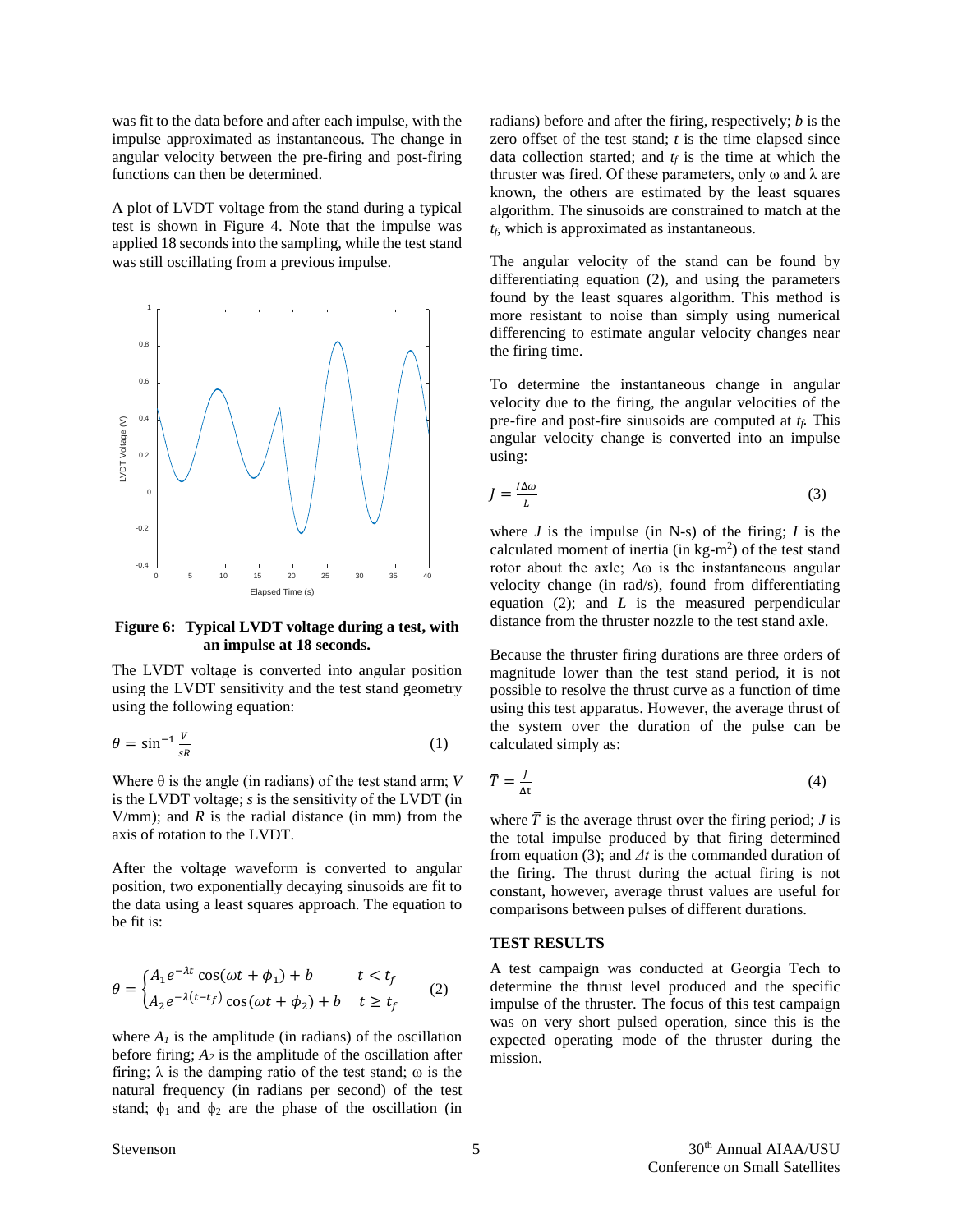#### *Thrust Measurement*

To characterize the thrust level of the system, each of the seven nozzles were fired a minimum of four hundred times. Pulse durations of 3, 5, 7, and 10 milliseconds were studied, with at least 100 firings of each nozzle for each pulse duration. The seven nozzles were found to produce repeatable thrust levels, within experimental error.

The average thrust was found to vary with pulse duration, with higher average thrust at shorter pulse times. A plot of the average thrust as a function of pulse time for one of the nozzles is shown in [Figure 5.](#page-5-0)



#### <span id="page-5-0"></span>**Figure 7: Average thrust per pulse versus pulse duration for nozzle 2.**

The 3 millisecond pulses produced an average total impulse of 198 μN-s, which corresponds to an average thrust of 66.1 mN. The 10 millisecond pulses had an average total impulse of 507μN-s, for an average thrust of 50.7 mN, or a 23% decrease compared to the 3 millisecond pulses.

To rule out a timing error in the firing circuitry, the valve voltage was measured during repeated firing, and found to differ from the commanded firing time by no more than 10 μs, which is not large enough to explain this variation. Likewise, there was no detectable pressure drop in the plenum over a 10 millisecond firing, which places the maximum pressure drop below 540 Pa, which is not large enough to explain this effect.

The cause for this thrust decrease is believed to be the closing time of the solenoid valves. The valves are normally held closed by a spring, and open when the solenoid is energized. If the valve takes several milliseconds to close, and still allows some propellant flow during that time, each pulse would effectively be lengthened by a constant amount. This would have a greater effect on the apparent average thrust of the shorter pulses, since the additional "on" time is a greater proportion of the total "on" time of a shorter pulse.

During the testing, the thruster was reporting pressure and temperature measurements in both propellant tanks. [Figure 6](#page-5-1) shows a plot of impulse produced by a series of 1200 5 millisecond pulses, along with the plenum pressure at the moment the thruster was fired.



#### <span id="page-5-1"></span>**Figure 8: Impulse produced versus plenum pressure for 1200 5 ms pulses. Note that the discretization of the pressure values is caused by the microcontroller's analog to digital converter.**

As expected, higher plenum pressures produced higher impulse for the same commanded pulse duration. This information, along with the impulse versus commanded pulse time, will be used by the BioSentinel ADC system to determine the commanded firing time needed for each maneuver.

### *Specific Impulse Measurement*

The specific impulse of the thruster was calculated by firing the thruster repeatedly while recording the impulse produced, and measuring the mass change throughout the test. The following equation was used to determine specific impulse: